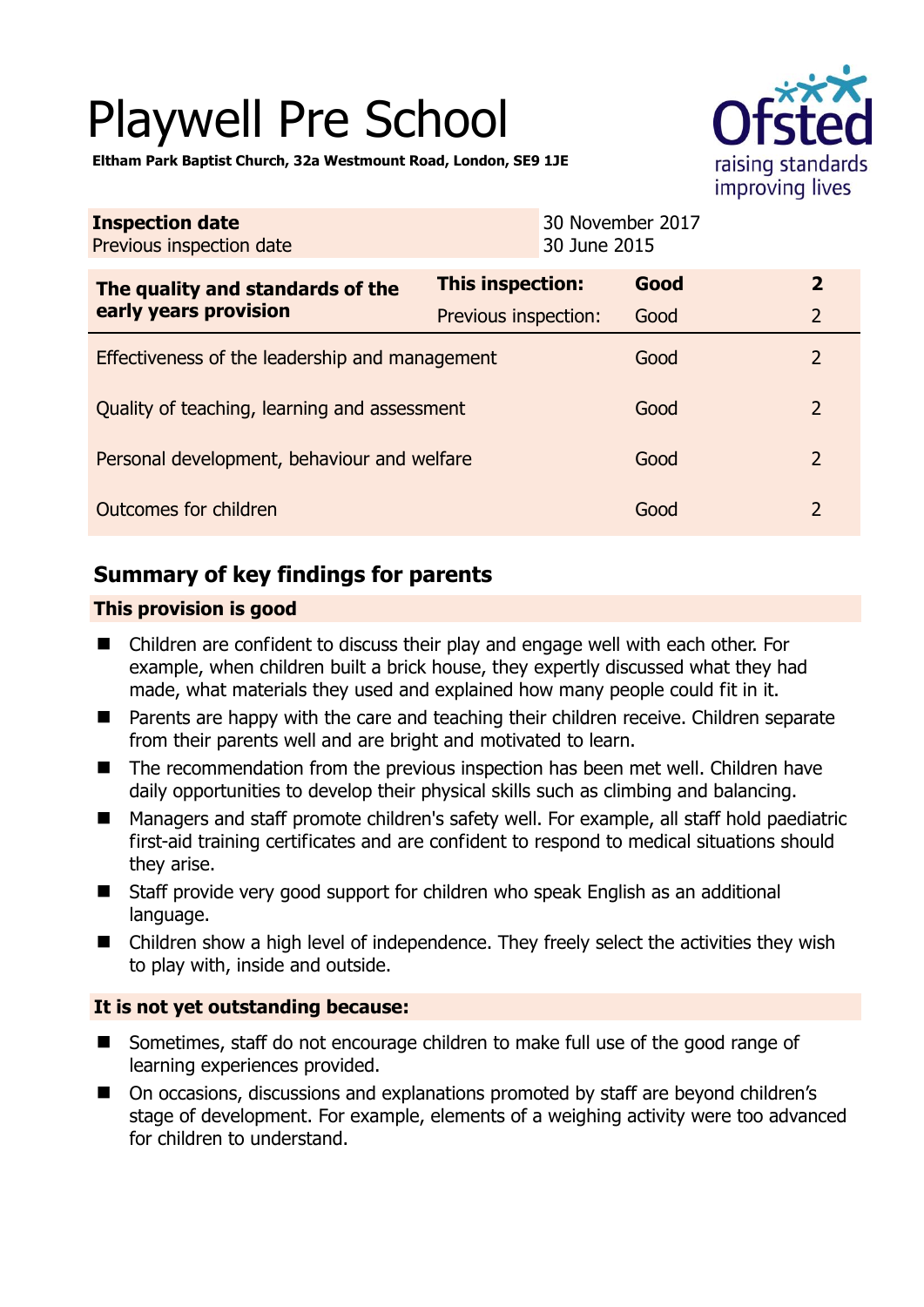## **What the setting needs to do to improve further**

#### **To further improve the quality of the early years provision the provider should:**

- support staff to be clear about why activities are set out to encourage children to make good use of all of the learning experiences on offer
- $\blacksquare$  build on the good teaching techniques already in place to ensure that activities are reliably matched to children's abilities and stage of development.

#### **Inspection activities**

- The inspector observed the quality of teaching and the impact this has on children's learning and development indoors and outdoors.
- The inspector spoke to members of staff and children at appropriate times during the inspection and held meetings with the manager and the management committee.
- The inspector carried out a tour of the premises and carried out a joint observation with the manager.
- The inspector took account of the views of parents spoken to on the day of the inspection. The inspector also took account of written testimonials received on the day of the inspection.
- The inspector looked at children's records, planning documents, evidence of the suitability of staff working in the provision and a range of other documentation, including policies and procedures.

## **Inspector**

Victoria Forbes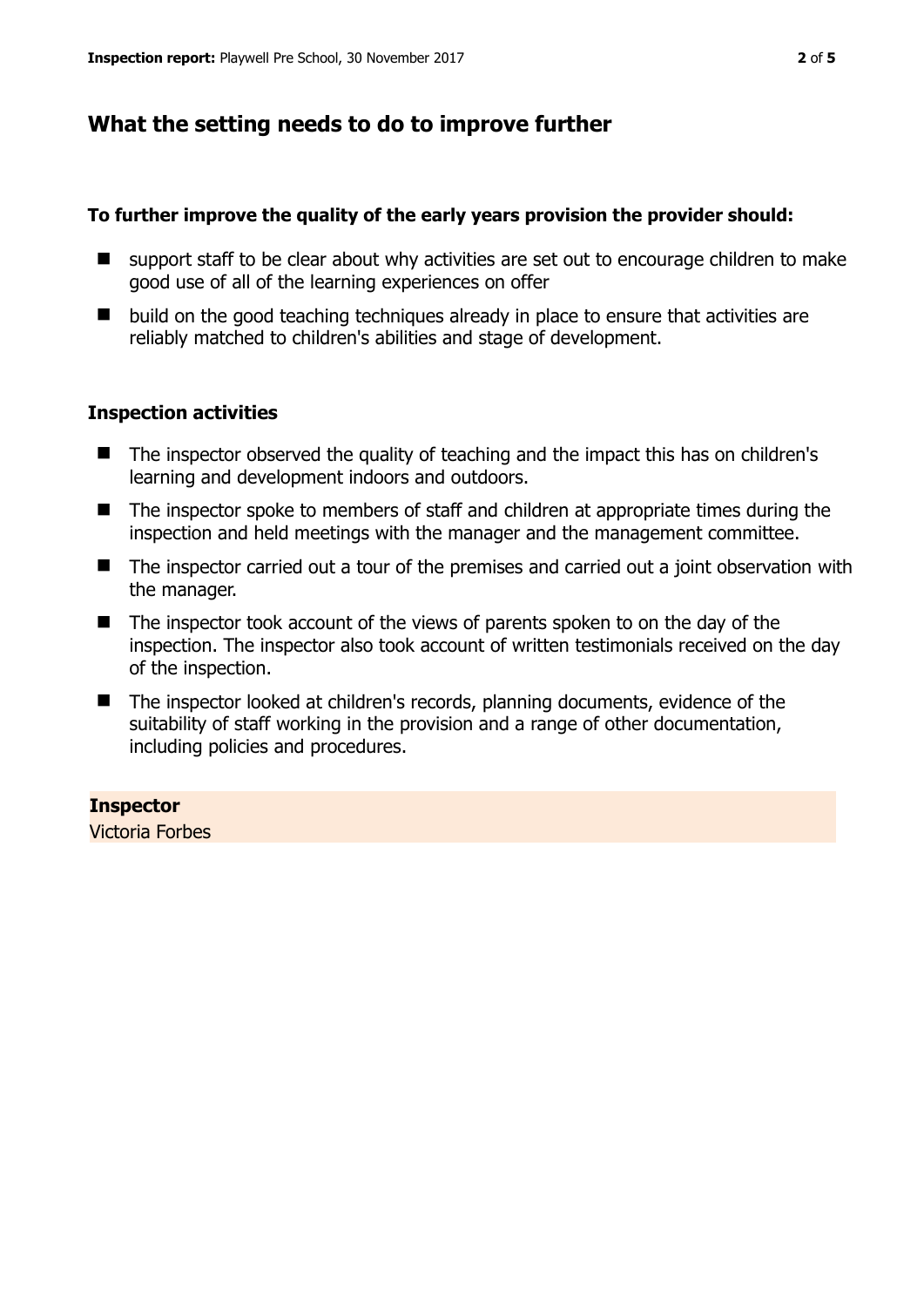## **Inspection findings**

#### **Effectiveness of the leadership and management is good**

Safeguarding is effective. The manager, committee and staff understand child protection issues well and are clear about their responsibility to keep children safe from harm. For example, staff know the procedures to follow if they have a concern about a child's welfare. The staffing ratio is good. The management team has effective systems for recruitment, induction and appraisal. Staff are appropriately qualified and have a good understanding of how to provide for children's development and welfare needs. Staff keep their practice up to date through continued training and this strengthens their expertise to support children's learning further. Associations with parents, carers and other professionals are strong. For example, parents are currently developing a library to support children's reading at home, which helps to support continuity for children's learning. Areas for improvement, identified through suitable self-evaluation, are effective and support improved outcomes for children.

#### **Quality of teaching, learning and assessment is good**

Staff assess, monitor, evaluate and plan for children's learning and development well. This helps to support the good progress children make from their starting points. For example, staff provide a broad range of good-quality toys, resources and activities indoors and outdoors to inspire children's curiosity, develop their critical-thinking skills and promote their independence. Children show strong cooperation, motivation and eagerness to learn during their self-led play, demonstrating their enjoyment for learning and good social and emotional skills. Children are confident and motivated to demonstrate their expertise as dual-language learners. For example, children routinely speak to each other in English and in their home languages during their routine play.

#### **Personal development, behaviour and welfare are good**

Staff are caring role models who know the children well. They use a range of strategies, such as praise and gentle encouragement, to nurture, protect and guide children. Children display good emotional security through their good behaviour and the kindness they show towards each other. For example, older children help younger children settle quickly by playing with them and comforting them when they are upset. Staff ensure children receive appropriate privacy when nappy changes occur. Children have good opportunities to be active during outdoor play, where they enjoy fresh air and physical exercise, expertly showing their ball and batting skills.

#### **Outcomes for children are good**

Children enjoy their learning experiences. The emphasis on supporting children's language and communication development enables all children, including dual-language learners, to make good progress. Children develop suitable early writing and reading skills. For example, older children write their names independently and younger children listen to and join in with familiar stories. Children develop good independence skills suitable for their next steps in their learning and for school.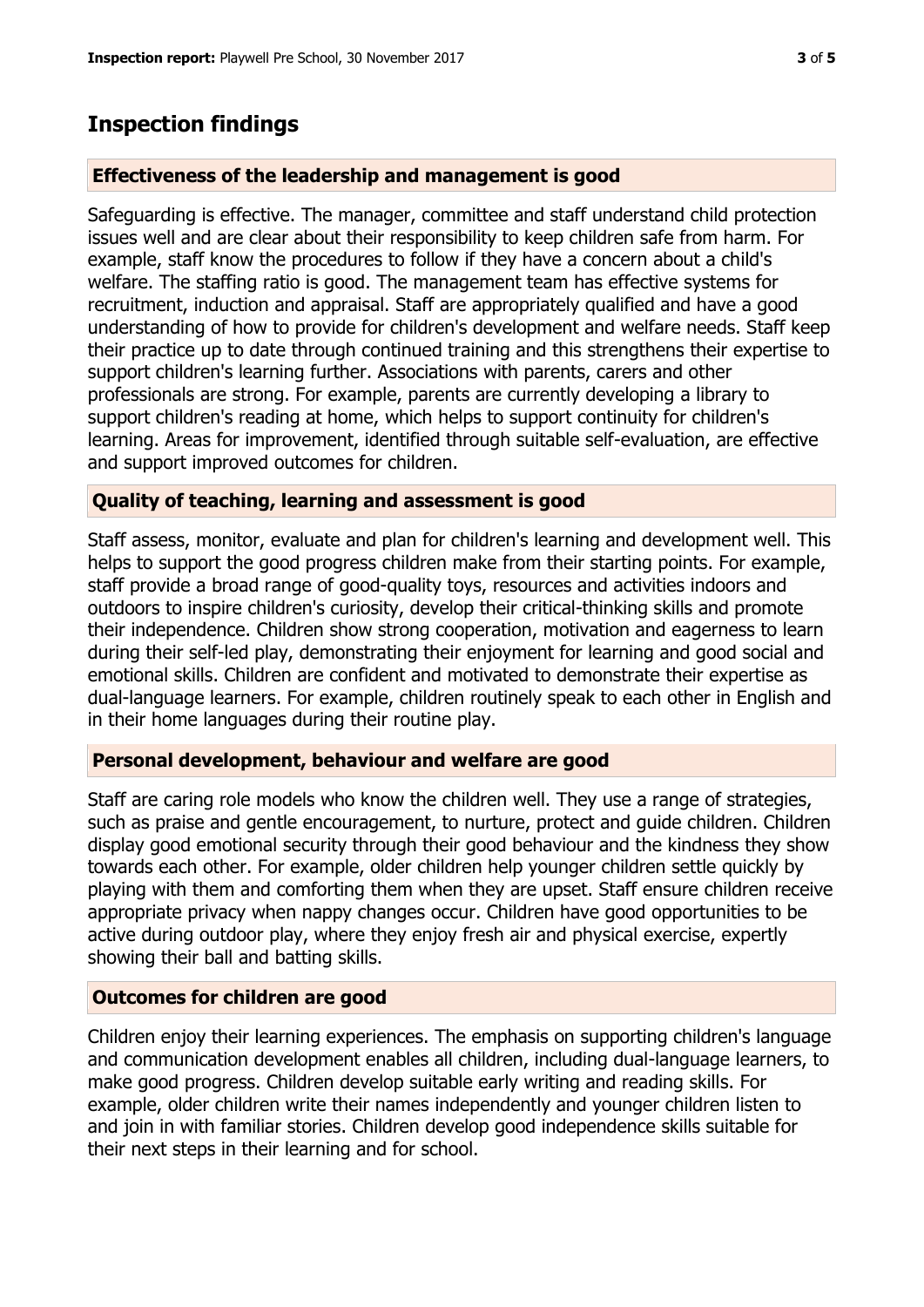# **Setting details**

| Unique reference number                             | 509635                                                                               |  |
|-----------------------------------------------------|--------------------------------------------------------------------------------------|--|
| <b>Local authority</b>                              | Greenwich                                                                            |  |
| <b>Inspection number</b>                            | 1091166                                                                              |  |
| <b>Type of provision</b>                            | Full-time provision                                                                  |  |
| Day care type                                       | Childcare - Non-Domestic                                                             |  |
| <b>Registers</b>                                    | Early Years Register, Compulsory Childcare<br>Register, Voluntary Childcare Register |  |
| <b>Age range of children</b>                        | $2 - 4$                                                                              |  |
| <b>Total number of places</b>                       | 35                                                                                   |  |
| Number of children on roll                          | 29                                                                                   |  |
| Name of registered person                           | Eltham Park Baptist Church Playwell Pre-School<br>Committee                          |  |
| <b>Registered person unique</b><br>reference number | RP903935                                                                             |  |
| Date of previous inspection                         | 30 June 2015                                                                         |  |
| <b>Telephone number</b>                             | 07763887181                                                                          |  |

Playwell Pre School registered in 1972. It operates from Eltham Park Baptist Church in the London Borough of Greenwich. The pre-school is open Monday to Friday during term time only. Morning sessions are from 9am until 12pm and afternoon sessions run from midday to 3pm. The provision receives funding to provide free early education for children aged two, three and four years. There are nine members of staff, all of whom hold appropriate early years qualifications.

This inspection was carried out by Ofsted under sections 49 and 50 of the Childcare Act 2006 on the quality and standards of provision that is registered on the Early Years Register. The registered person must ensure that this provision complies with the statutory framework for children's learning, development and care, known as the early years foundation stage.

Any complaints about the inspection or the report should be made following the procedures set out in the guidance 'Complaints procedure: raising concerns and making complaints about Ofsted', which is available from Ofsted's website: www.gov.uk/government/organisations/ofsted. If you would like Ofsted to send you a copy of the guidance, please telephone 0300 123 4234, or email enquiries@ofsted.gov.uk.